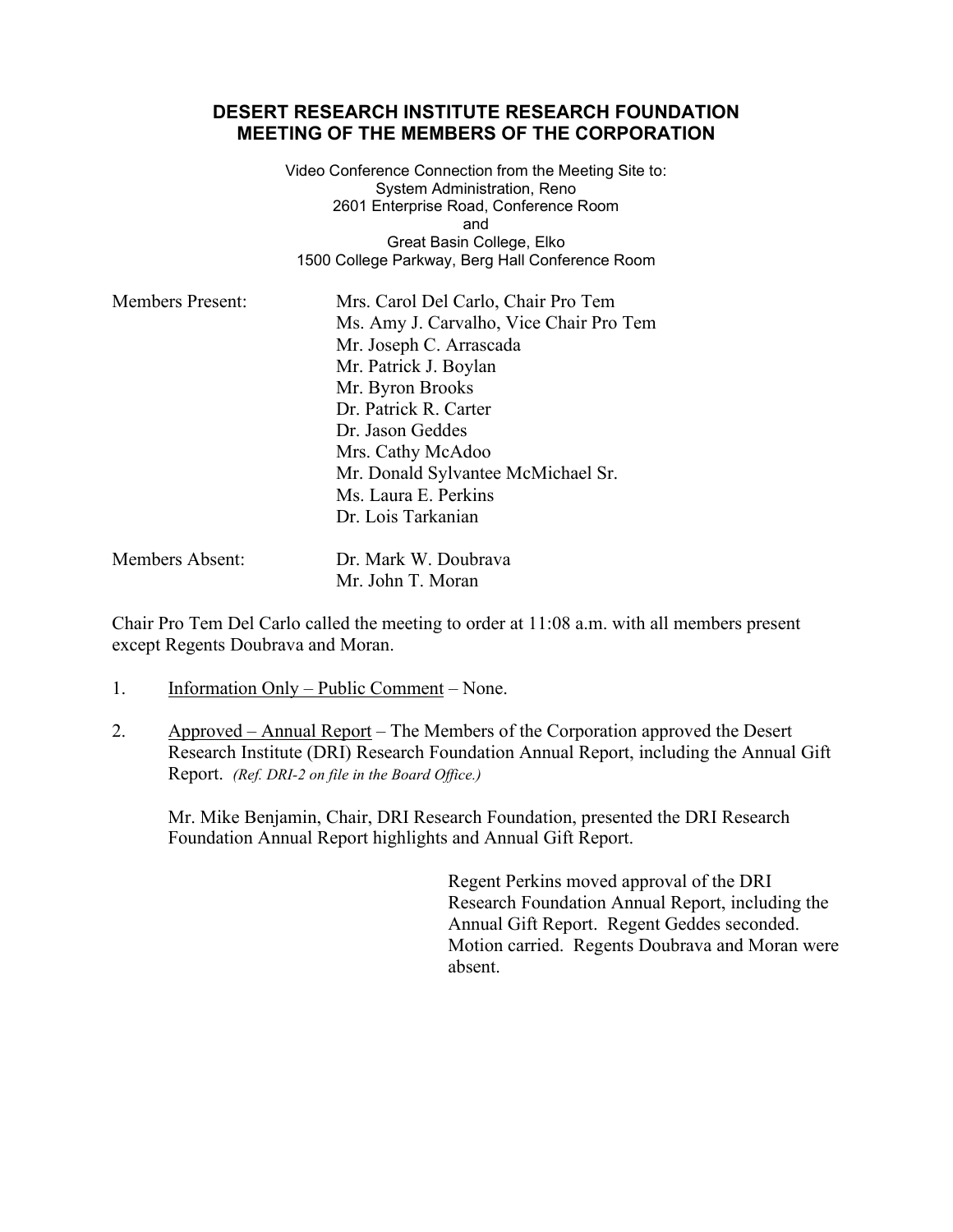## DRI Research Foundation Minutes Page 2 12/03/21

3. Information Only – Officers – The members of the Board of Trustees of the DRI Research Foundation endorsed the following individuals at its October 28, 2021, meeting to serve as the officers of the Foundation for calendar year 2022 (effective January 1, 2022 – December 31, 2022):

> Michael Benjamin, Chair Nora James, Vice-Chair Vacant, Treasurer/Secretary

- 4. Approved Consent Items The Members of the Corporation approved the DRI Research Foundation Consent Items.
	- 4a. Approved Financial Statements and Management Letter The Members of the Corporation approved the DRI Research Foundation Financial Statements and Management Letter for the year ended June 30, 2021, along with the top 10 payee schedule. *(Refs. DRI-4a(1) and DRI-4a(2) on file in the Board Office.)*
	- 4b. Approved Appointment The Members of the Corporation approved the appointment of the following individuals to the DRI Research Foundation Board of Trustees for a four-year term:
		- Robert Gagosian Lisa Gallagher James King Stephanie Kruse Robert McCart Fafie Moore Terry Shirey Karen Wayland
	- 4c. Approved Reappointments The Members of the Corporation approved the reappointment of the following individuals to the DRI Research Foundation Board of Trustees for another four-year term:

Janet Lowe

Vice Chair Pro Tem Carvalho moved approval of the DRI Research Foundation consent items. Regent McMichael seconded. Motion carried. Regents Doubrava and Moran were absent.

- 5. Information Only New Business None.
- 6. Information Only Public Comment None.